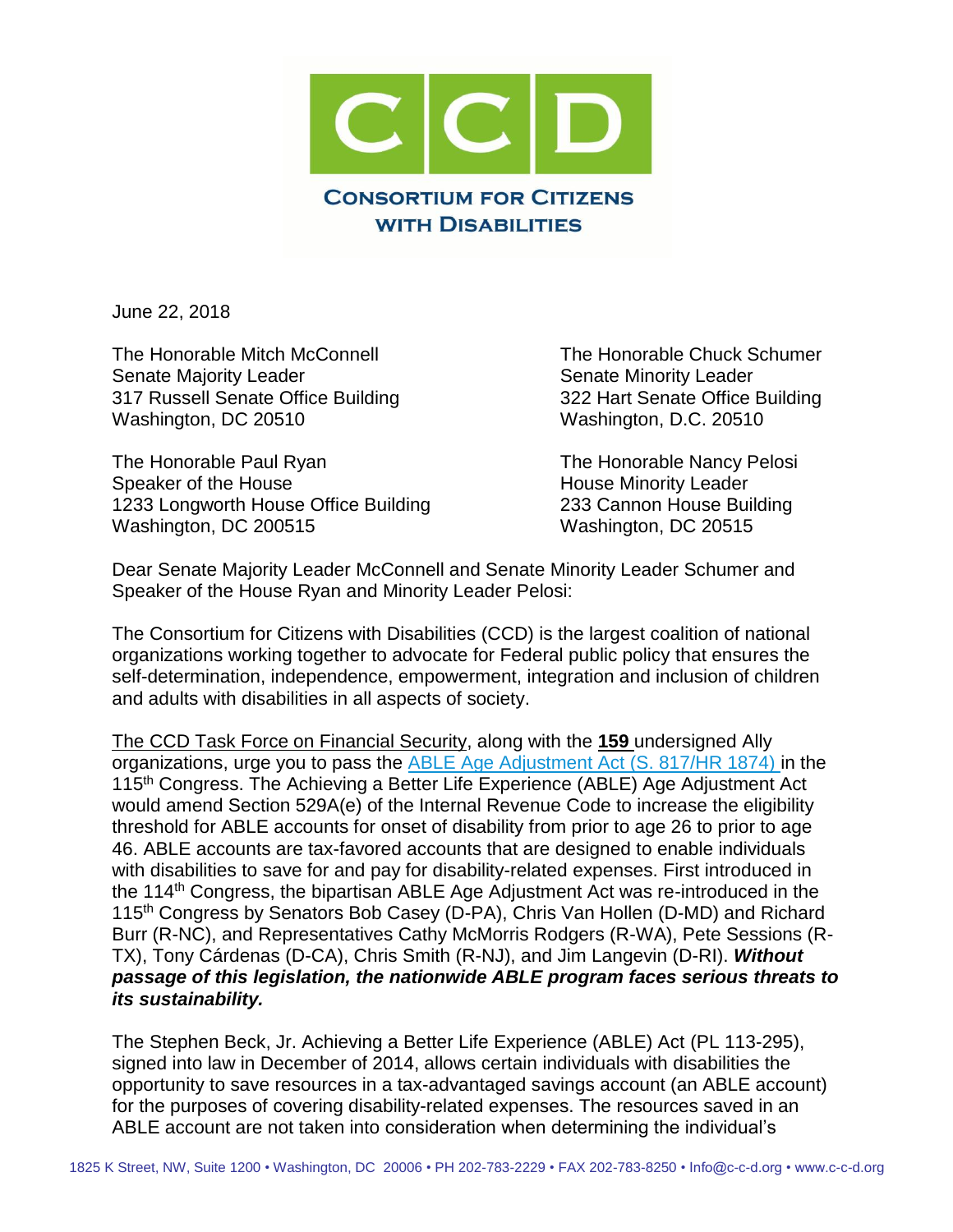eligibility for federally funded means tested benefits, including Supplemental Security Income (SSI) and Medicaid. The opportunity provided through the ABLE Act to assist in securing more financial stability for individuals with disabilities and their families is profound; however, it is limited to those individuals whose disability had an onset prior to their 26<sup>th</sup> birthday. Many individuals who could benefit from ABLE accounts are left out since many conditions can and do occur later in life, including multiple sclerosis, Lou Gehrig's disease, or paralysis due to an accident. Additionally, veterans who become disabled as a result of their service after age 26 are currently ineligible for ABLE accounts.

The limitation on eligibility based on age of onset of disability did not exist in the original legislation, but was inserted at the end of the ABLE Act's nearly ten-year legislative history to reduce the bill's score and get it over the finish line. Opposition to the revised bill by many disability groups concluded when Congressional Members promised to restore the broader eligibility criteria as soon as possible. This concession resulted in the exclusion of otherwise-eligible individuals with disabilities from realizing the benefits associated with the ABLE Act based solely on the age at which they became disabled. Moreover, many of those individuals who are now prevented from participating in ABLE programs, due to the age of onset of their disability, devoted years of advocacy to pass the law.

It has been nearly four years since the federal ABLE Act passed and the disability community is waiting for Congress to fulfill its promise to expand eligibility based on age of onset of disability. [There are now thirty seven states with ABLE programs](http://ablenrc.org/state-review) that empower individuals with disabilities, either in their own states or nationwide, to achieve and maintain health, independence, and quality of life, yet millions of individuals with disabilities that occurred in their late twenties, thirties, forties, and later in life are unable to take advantage of this important savings tool.

**Moreover, the long-term sustainability, availability, and affordability of ABLE programs to individuals with disabilities are in doubt without this expansion of eligibility.** Recent data from the National Association of State Treasurers (NAST) shows that passage of the ABLE Age Adjustment Act is critical for the sustainability of ABLE programs. According [to the NAST Sustainability Report, the](https://nast.org/wp-content/uploads/2018/05/ABLE_Sustainability-Report_FINAL_04-09-18.pdf) *"age increase [legislation…. will be paramount to achieving ABLE sustainability….".](https://nast.org/wp-content/uploads/2018/05/ABLE_Sustainability-Report_FINAL_04-09-18.pdf)*

Enactment of this bill is not only an equity issue to make a significant step toward fulfilling the promise to the disability advocates who fought to pass ABLE for nearly a decade and were left behind by the final bill; it has also become critical to the sustainability of all ABLE programs nationwide. *Simply put, without increasing the ABLE eligibility criteria for age of disability onset from prior to age 26 to prior to age 46 in order to significantly expand the pool of individuals who can open ABLE accounts, the entire ABLE program nationwide is in jeopardy.*

We look forward to working with all of you to pass the bipartisan ABLE Age Adjustment Act in the 115<sup>th</sup> Congress. Please contact Dara Baldwin, Senior Public Policy Analyst at National Disability Rights Network (NDRN) [dara.baldwin@ndrn.org](mailto:dara.baldwin@ndrn.org) or 202-408-9514 ext. 102 or Heather Sachs, Policy and Advocacy Director at the National Down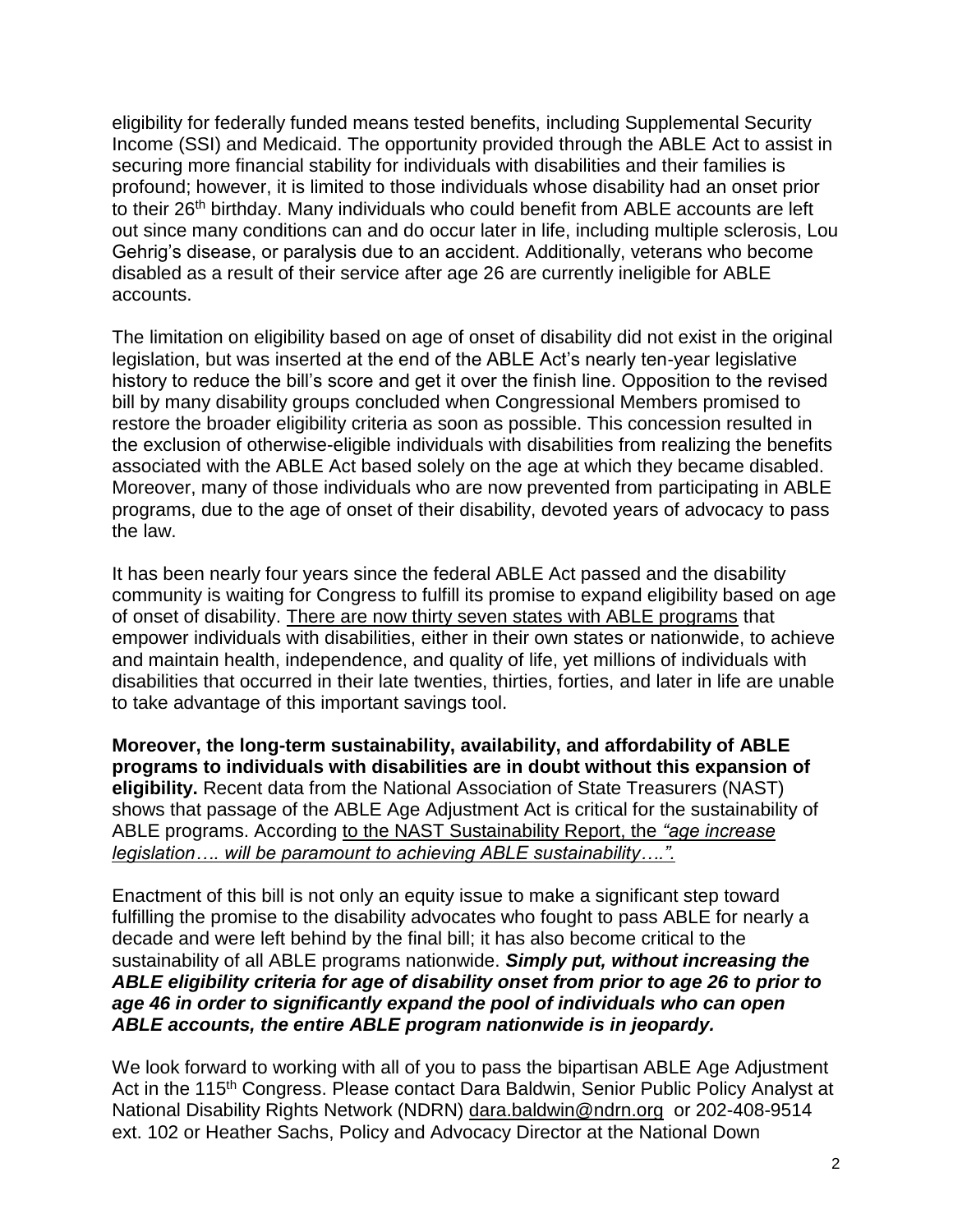Syndrome Congress (NDSC) [heather@ndsccenter.org](mailto:heather@ndsccenter.org) or 301-580-8005 with any questions or concerns.

Sincerely,

## **CCD Members:**

American Association of People with Disabilities (AAPD) American Association on Health and Disability American Foundation for the Blind American Network of Community Options & Resources (ANCOR) American Therapeutic Recreation Association Association of People Supporting Employment First (APSE) Association of University Centers on Disabilities Autism Society Autistic Self Advocacy Network Bazelon Center for Mental Health Law Brain Injury Association of America Center for Public Representation Christopher and Dana Reeve Foundation Disability Rights Education and Defense Fund (DREDF) **Easterseals** Epilepsy Foundation Family Voices Justice in Aging Lutheran Services in America Disability Network Madison House Autism Foundation National Academy of Elder Law Attorneys National Alliance for Caregiving National Alliance on Mental Illness National Association of Councils on Developmental Disabilities National Association of State Directors of Developmental Disabilities Services National Association of State Directors of Special Education (NASDSE) National Association of State Head Injury Administrators National Center for Learning Disabilities National Council on Independent Living (NCIL) National Disability Institute National Disability Rights Network (NDRN) National Down Syndrome Congress (NDSC) National Multiple Sclerosis Society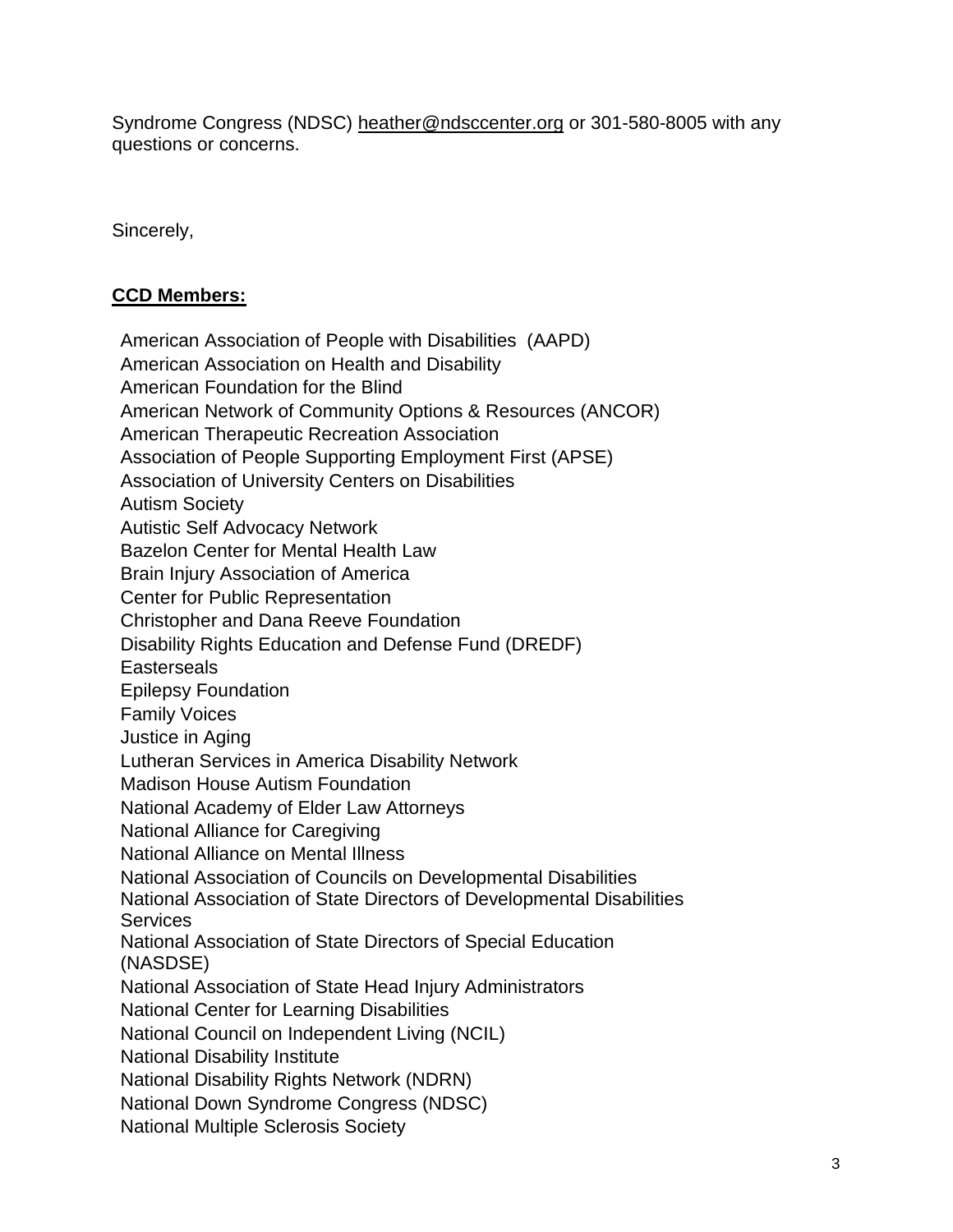National Organization of Social Security Claimants' Representatives (NOSSCR) National Respite Coalition Paralyzed Veterans of America SourceAmerica Special Needs Alliance TASH The Arc of the United States The Jewish Federations of North America United Spinal Association

## **Allies of CCD:**

**National** #CripTheVote ADAPT Allies for Independence Council for Learning Disabilities Self Advocates Becoming Empowered (SABE)

Alabama Lakeshore Foundation

Alaska Disability Law Center of Alaska

Arizona Ability360 The Arc of Arizona

Arkansas

Association of Programs for Rural Independent Living Disability Rights Arkansas, Inc.

### California

Abilicorp California Down Syndrome Advocacy Coalition Club 21 Learning and Resource Center Kern Down Syndrome Network Kern Down Syndrome Network Disability Rights California Little People of America Down Syndrome Connection of the Bay Area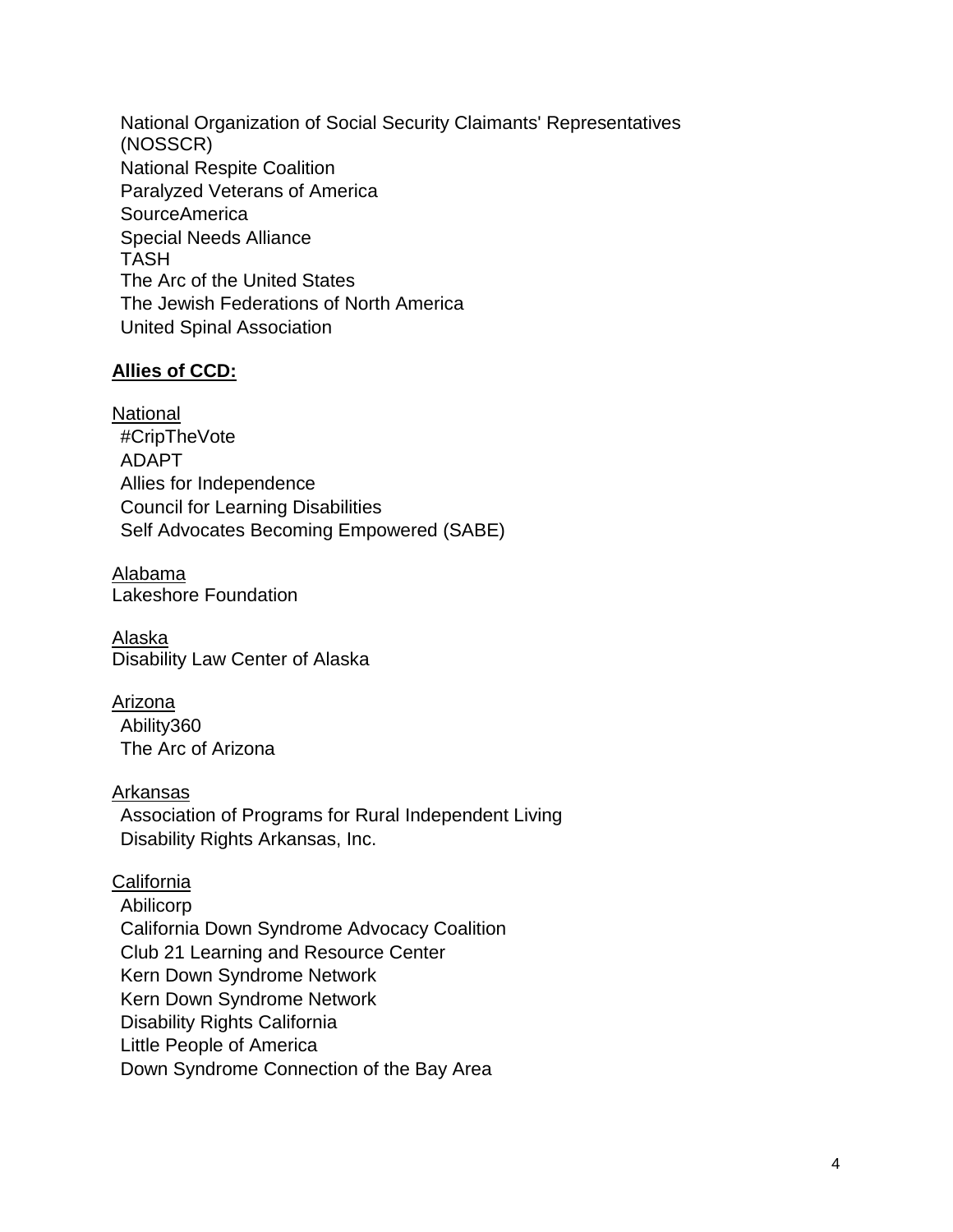Colorado The Arc of Colorado Disability Law Colorado

**Connecticut** Down Syndrome Association of Connecticut

Delaware Disabilities Law Program of CLASI The Arc of Delaware

District of Columbia DC Metro ADAPT

Florida The Arc of Florida Disability Rights Florida Down Syndrome Association of Jacksonville

Georgia Multiple Choices CIL People First of Georgia Disability Action Center of GA, Inc dba disABILITY LINK Shepherd Center The Arc Georgia

Hawaii Hawaii Disability Rights Center

Idaho DisAbility Rights Idaho

#### Illinois

Illinois-Iowa Center for Independent Living The National Association for Down Syndrome Association of Assistive Technology Act Programs Jewish Federation of Metropolitan Chicago National Organization of Nurses with Disabilities (NOND) Progress Center for Independent Living The Arc of Illinois

Iowa

Disability Rights Iowa Northwest Iowa Down Syndrome Society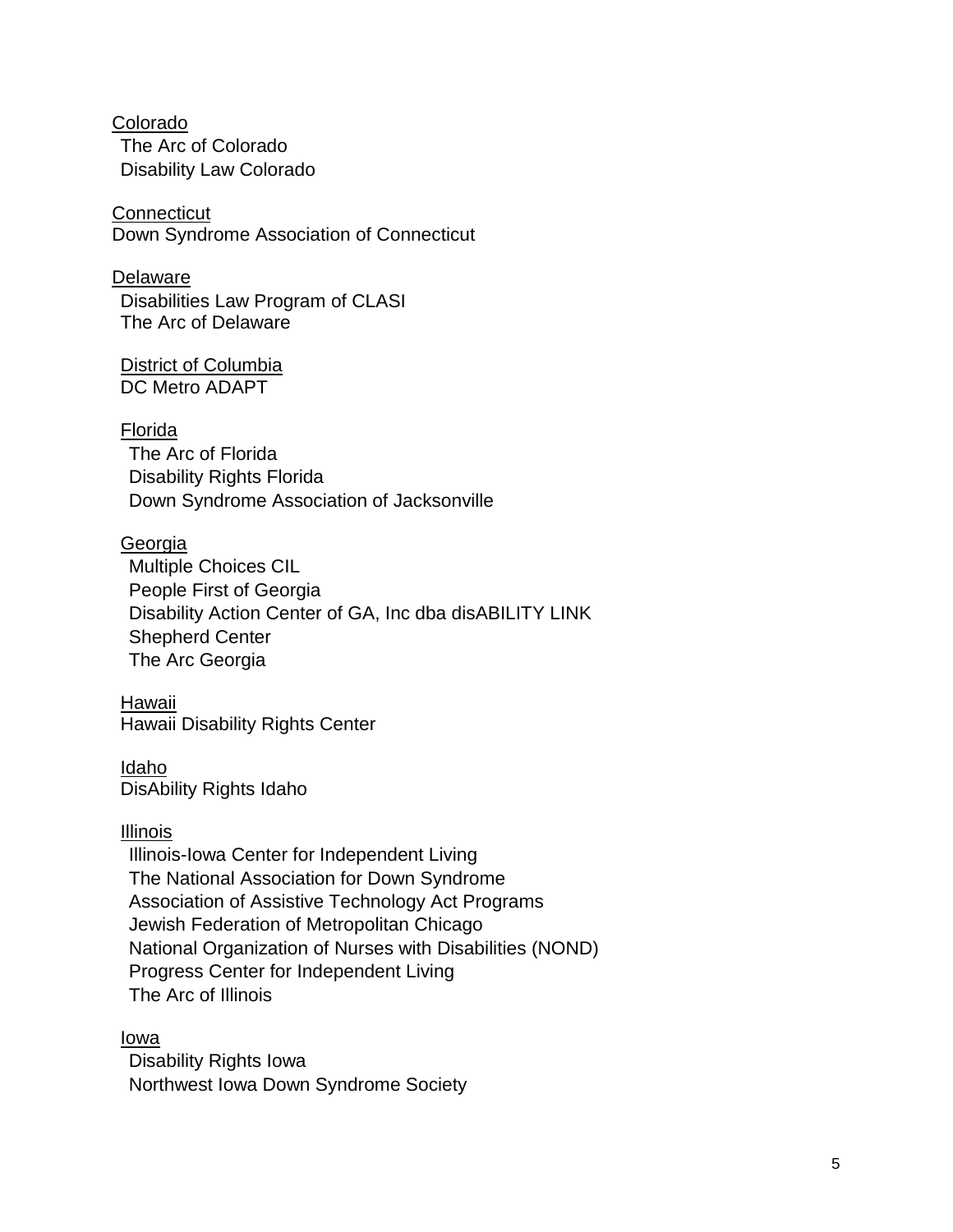Kansas

Big Tent Coalition of Kansas Disability Rights Center of Kansas Kansas Developmental Disabilities Coalition Down Syndrome Guild of Greater Kansas City

Kentucky Down Syndrome of Louisville The Arc of Kentucky Kent Protection and Advocacy

Maine Maine Down Syndrome Network

### Maryland

Maryland Down Syndrome Advocacy Coalition National Federation of the Blind The Arc Maryland Down Syndrome Connection of Anne Arundel County Down Syndrome Network of Montgomery County

#### **Massachusetts**

Down Syndrome Autism Connection FRAXA Research Foundation

#### Michigan

Michigan Protection & Advocacy Service, Inc.

**Minnesota** The Arc Minnesota

**Mississippi** Disability Rights Mississippi MS APSE

**Montana** ADAPT Montana Summit Independent Living

North Carolina Disability Rights NC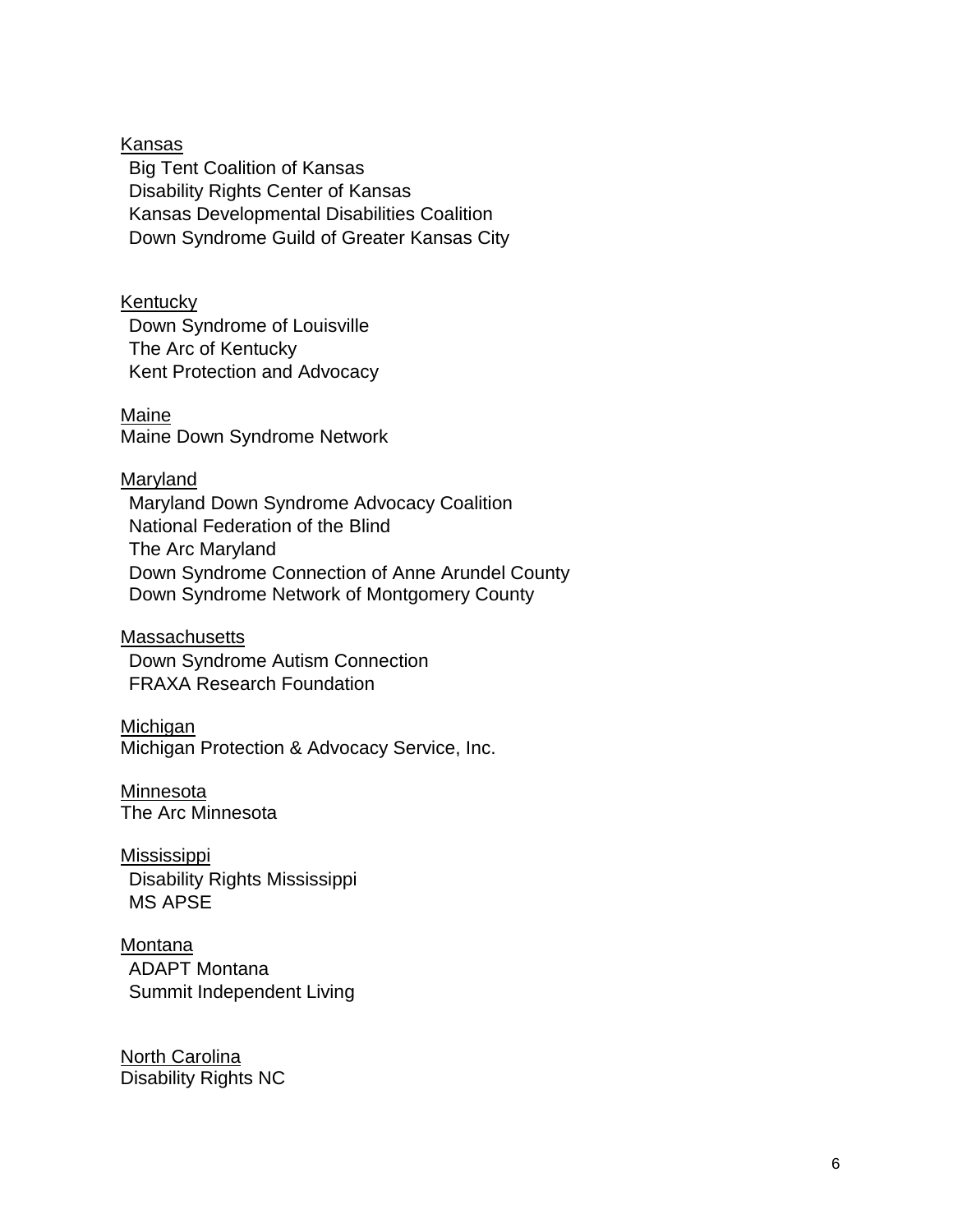Nebraska Ollie Webb Center, Inc. Autistic Women & Nonbinary Network Disability Rights Nebraska NE Statewide Independent Living Council Brain Injury Alliance of Nebraska

#### Nevada

Nevada Disability Advocacy and Law Center

New Hampshire Disability Rights Center - NH

New Jersey

KIIDS - Knowledge & Information about Down Syndrome The Arc of New Jersey

New York

Capital Region ADAPT Not Dead Yet Regional Center for Independent Living - Rochester Rochester ADAPT The Center for Disability Rights

New Mexico The Arc of New Mexico

North Dakota Protection & Advocacy Project of ND

Ohio Jewish Federation of Cleveland The Ability Center of Greater Toledo The Arc of Ohio

**Oregon** 

Jewish Federation of Greater Portland NW Disability Support Oregon Council on Developmental Disabilities The Arc Oregon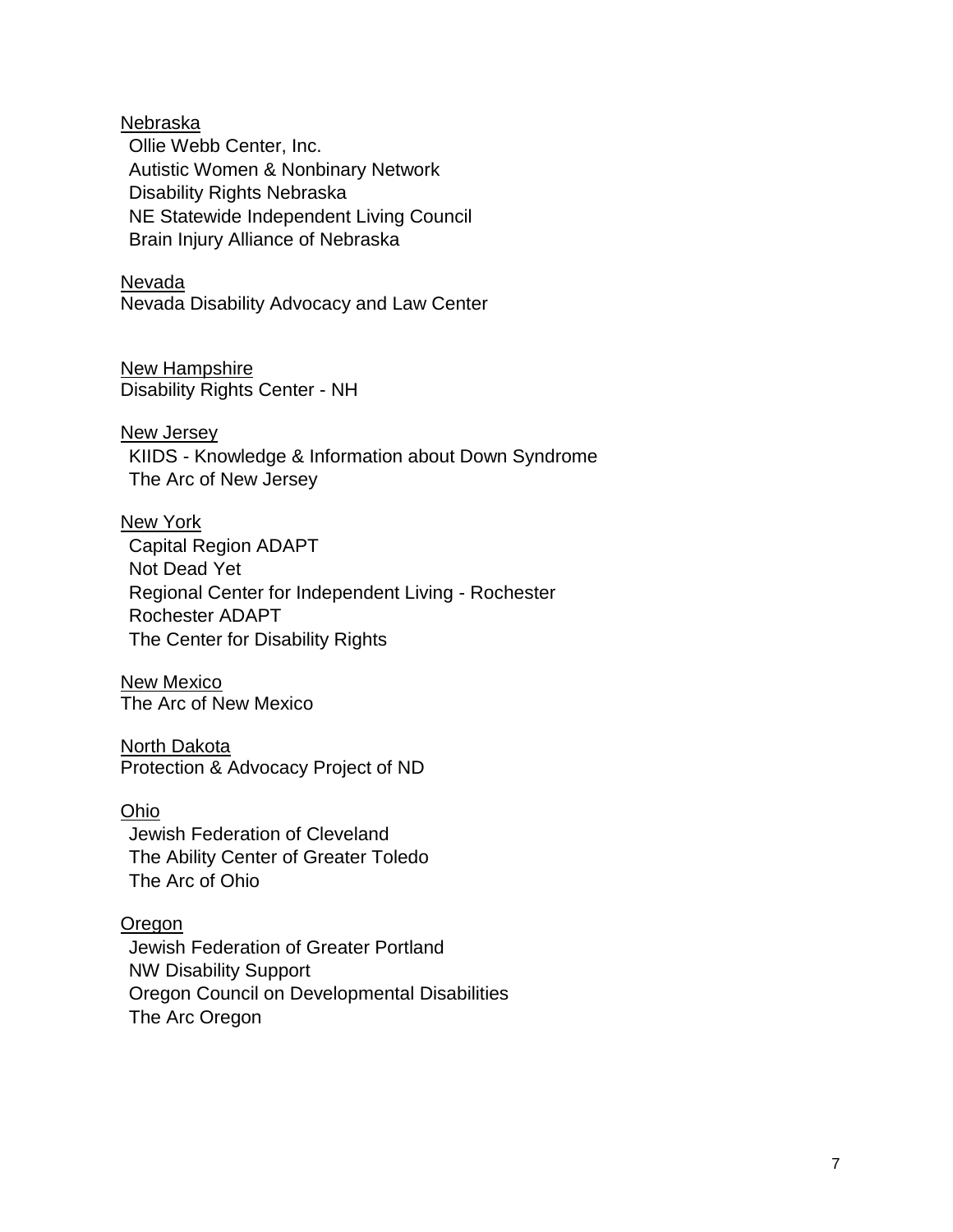**Pennsylvania** Disability Options Network Disability Rights Pennsylvania

Pennsylvania Assistive Technology Foundation Pennsylvania Down Syndrome Advocacy Coalition Bucks County Down Syndrome Interest Group

South Carolina

Protection and Advocacy for People with Disabilities, Inc. The Arc of South Carolina

**Tennessee** 

TARP, INC CIL Disability Rights Tennessee

# Texas

Down Syndrome Association of Central Texas Houston HIV Cross-Network Community Advisory Board Texas Down Syndrome Advocacy Coalition The Arc of Texas

Utah Disability Law Center

# Vermont

Disability Rights Vermont Vermont Center for Independent Living Vermont Coalition for Disability Rights Vermont Statewide Independent Living Council (SILC)

## Virginia

National Rehabilitation Association Down Syndrome Association of Northern Virginia

Washington The Arc of Washington State Autism Empowerment

West Virginia Disability Rights of West Virginia West Virginia Center for Excellence in Disabilities Northern West Virginia Center for Independent Living